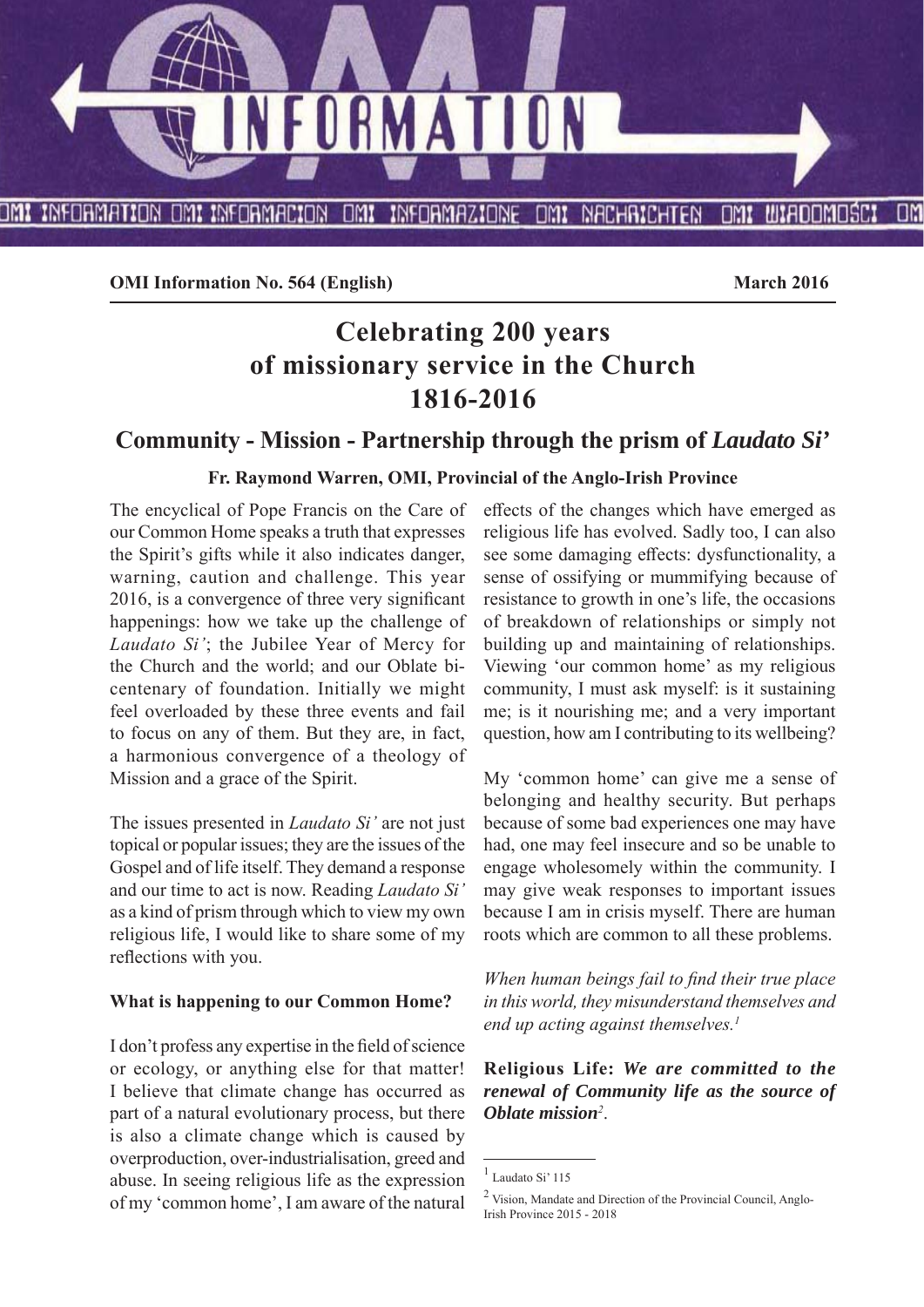But what does that really mean for me? What am I prepared to let go of, or take up in order to renew my religious life? The 'Gospel of Creation' as presented in Laudato Si' offers great wisdom as I reflect on my present attitude to the way I am living my religious life.

*Given the complexity of the ecological crisis and its multiple causes, we need to realize that the solutions will not emerge from just one way of interpreting and transforming reality. Respect must also be shown for the various cultural riches of diff erent peoples, their art and poetry, their interior life and spirituality….It is good for humanity and the world at large when we believers better recognize the ecological commitments which stem from our convictions.3*

Religious life is a gift to creation and our Oblate religious life has contributed to praising the Lord through mission and ministry, but always as community! In perhaps a simplistic way, as I look at my religious life through the prism of *Laudato Si'*, I substitute the word 'community' for 'earth' which I find very helpful:

*Each community can take from the bounty of the community whatever it needs for subsistence, but it also has the duty to protect the community and to ensure its fruitfulness for coming generations. "The community is the Lord's" (Ps 24:1); to him belongs "the community with all that is within it." (Dt 10:14. Thus God rejects every claim to absolute ownership.4*

As we begin the Jubilee Year of Mercy, I believe this year holds out to us a very strong invitation to address the ways we give to, and take from, our Oblate community. There is also an invitation here "*to ensure its fruitfulness for coming generations*". Surely this is an invitation to concentrate our prayer and work for the gift of Vocations.

During this great Jubilee Year of Mercy, we are invited to account for our own attitude to the ways we live mercy among ourselves in community.

*Laudato Si'* is not a document which invites pious platitudes and vague generalisations. It calls us to show mercy to our suffering creation  $-$  a fully active and wholly engaged mercy. It applies to the attitude we have towards our planet and it also applies to the way we live our lives as Oblates and religious.

#### **Mission to the Periphery**

The 'Mission to the Periphery' is, of course, our Congregation's foundational call to go out to the poor with the Gospel. It is ever present in every generation and is non-negotiable.

I am deeply challenged by this call. I may feel inadequate or even fearful about the human challenges and struggles which affect my world and my social environment but I must not allow myself to become paralysed. Unless I overcome my fears and join together with others for support and strength, I can never build on the good that is happening, or challenge the needless destruction I witness all around me. Once I begin to truly engage, the mandate to go out to the periphery becomes real for me and no longer just empty meaningless words and promises.

*Authentic development includes efforts to bring about an integral improvement in the quality of human life, and this entails considering the setting in which people live their lives. These settings influence the way we think, feel and act. In our rooms, our homes, our workplaces and neighbourhoods, we use our environment as a way of expressing our identity. We make every effort to adapt to our environment, but when it is disorderly, chaotic or saturated with noise and ugliness, such overstimulation makes it difficult to find ourselves integrated and happy.5*

Each of us can only do what we can, given our energies and capabilities. Some of us, because of age and infirmity, might feel unable to participate but I believe there is a part for all of us to play, however small our contribution may be or how minimal the effort we can make. Religious life

<sup>3</sup> Laudato Si' 63/64

<sup>4</sup> Laudato Si' 67

<sup>5</sup> Laudato Si' 147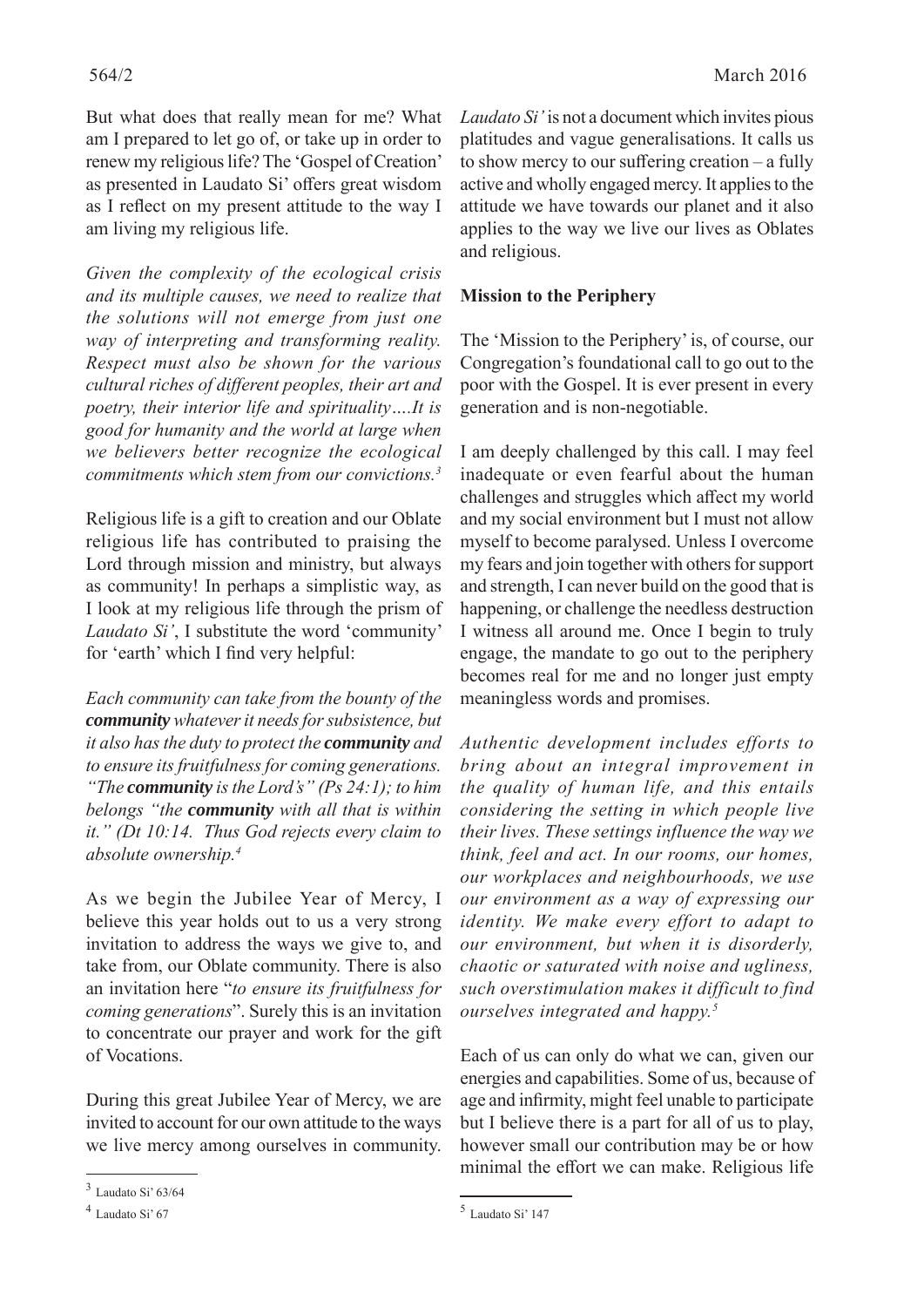does not set us apart from society but firmly within it, at its very centre.

# **Partnerhisip**

We say that "Lay leadership and active participation is essential to Christ's Mission in the world". We say that "we are committed to adult faith formation and leadership training over these coming years"<sup>6</sup>.

*Laudato Si'*, in addressing the lines of approach and action to the care of our common home, speaks of dialogue and transparency in decision making. I am presented in strong terms with the absolute need to be in dialogue. Our models of Church leadership and authority are in flux and crisis to varying degrees and at all levels.

Here I substitute the word "Church" for "Environment" so as to emphasise the importance of dialogue:

*Church impact assessment should not come after the drawing up of a business proposition or the proposal of a particular policy, plan or programme. It should be part of the process from the beginning, and be carried out in a way which is interdisciplinary, transparent and free of all economic or political pressure. …A consensus should always be reached between the diff erent stakeholders, who can off er a variety of approaches, solutions and alternatives. The local population should have a special place at the table; they are concerned about their own future and that of their children, and can consider goals transcending immediate economic interest. We need to stop thinking in terms of "interventions" to save the Church in favour of policies developed and debated by all interested parties. The participation of the latter also entails being fully informed about such projects and their diff erent risks and possibilities.7*

Religious life communities, as my common home, are like so many groups or institutions across the world, places of immense change. To live well this change, I am called to change myself first, a conversion. *Laudatio Si'* concludes with the call to a new lifestyle, an ecological conversion and a call to educate ourselves for the covenant between the environment and humanity.

*Many things have to change course, but it is we human beings above all who need to change. We lack an awareness of our common origin, of our mutual belonging, and of a future to be shared with everyone. This basic awareness would enable the development of new convictions, attitudes and forms of life. A great cultural, spiritual and educational challenge stands before us, and it will demand that we set out on the long path of renewal.8*

Finally, I am brought back to the source of Creation, the community of the Trinity. Through God - Father, Son and Holy Spirit - I am drawn into the web and source of all life, the interconnectedness of all things:

*The divine Persons are subsistent relations, and the world, created according to the divine model, is a web of relationships. Creatures tend towards God, and in turn it is proper to every living being to tend towards other things, so that throughout the universe we can find any number of constant and secretly interwoven relationships. This leads us not only to marvel at the manifold connections existing among creatures, but also to discover a key to our own fulfi lment. The human person grows more, matures more and is sanctified more to the extent that he or she enters into relationships, going out from themselves to live in communion with God, with others and with all creatures. In this way, they make their own that Trinitarian dynamism which God imprinted in them when they were created. Everything is interconnected, and this invites us to develop a spirituality of that global solidarity which flows from the mystery of the Trinity.9*

Now, where is <u>your</u> common home?

<sup>6</sup> Vision, Mandate and Direction of the Provincial Council, Anglo-Irish Province 2015 - 2018

<sup>7</sup> Laudato Si' 183

<sup>8</sup> Laudato Si' 202

<sup>&</sup>lt;sup>9</sup>Laudato Si' 240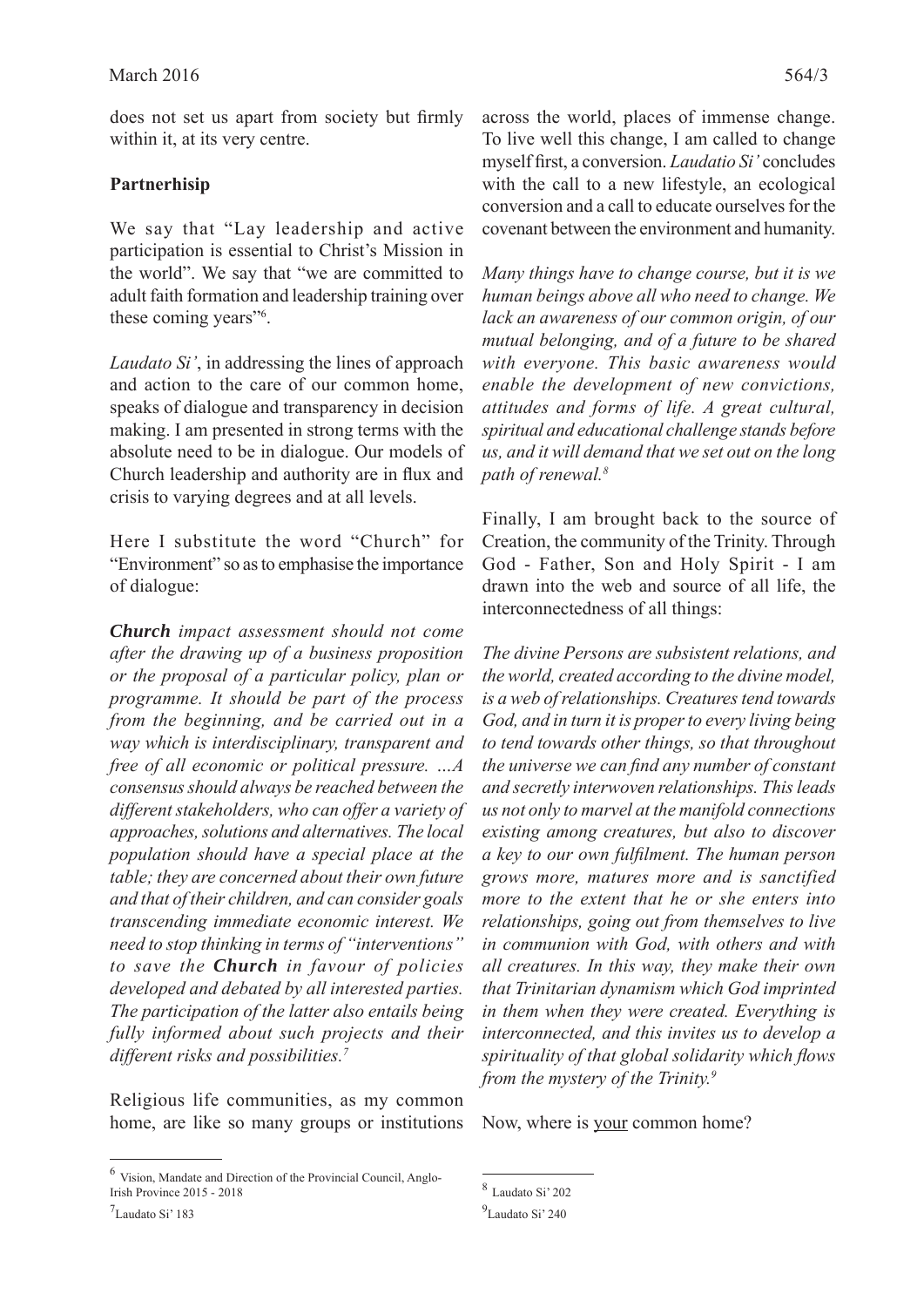#### **Holy See**

#### **VATICAN Oblate named Auxiliary Bishop in Peru**

On January 30, 2016, the Vatican announced that an Oblate of Mary Immaculate, Fr. Carlos Alberto SALCEDO OJEDA, has been named Auxiliary Bishop of the Archdiocese of Huancayo, Peru. He is presently serving as the parish pastor of two parishes in that same archdiocese. There are about 812,000 Catholics in the archdiocese.

Bishop-elect Salcedo was born in 1960. He

professed his first vows as an Oblate in 1989 and was ordained to the priesthood in 1996.

Since his ordination to the priesthood, he has served in various parishes in Peru. He has also been engaged in Oblate formation ministry within the Latin American Region, in particular as assistant Novice Master in Asunción, Paraguay (2008-2011). He is currently serving as the Coordinator of the Justice, Peace and Integrity of Creation Commission for the Oblate Delegation of Peru.

**General Administration EUGENE DE MAZENOD INTERNATIONAL CENTRE A portrait of Father Deblieu EUGENE DE MAZENOD INTERNATIONAL CENTRE USA Associates make a bicentenary pilgrimage to Aix**

The research done on the occasion of the bicentenary of the foundation of the Missionaries of Provence allowed us to discover the portrait of Father Jean-François Sébastien Deblieu, one of the first companions of Saint Eugene de Mazenod. It is really a great gift of the Jubilee, because until now the Oblates had no portrait of Father Deblieu.

Fr. Deblieu's lithographic portrait was offered to the Oblates by Mr. Georges Eyssautier with the following inscription: "Great grandson of Leonie Eyssautier, born Deblieu, I offer this lithographic portrait of his uncle, Messire Jean-François Sébastien Deblieu, Canon Emeritus of the Cathedral of Fréjus, Pastor and Dean of La Seyne in the same diocese, one of the first and valiant companions of Saint Eugene de Mazenod, to the Oblates of Mary Immaculate of Aix, to perpetuate his memory. December 6, 2015."

Fr. Jean-François Sébastien Deblieu, was ordained a priest in Aix in February 1813; he was one of the first five companions of the Founder. He participated in at least 17 of 40 missions preached by the Missionaries of Provence. In 1823 he left the Congregation, but he remained a very good priest and occupied many important posts in the diocese of Fréjus, his diocese of origin. (Krzysztof ZIELENDA, http://www. centremazenod.org/)

David Berry and Ana Novoa are members of San Antonio, Texas, chapter of Oblate Associates; they recently participated, with 37 other members, in a pilgrimage to Aix "in the footsteps of St. Eugene". They were accompanied by Frs. Frank SANTUCCI, David KALERT and Art FLORES. In this article they share with us their amazing experience of the pilgrimage.

"My wife and I were privileged this month to be pilgrims following the footsteps of St. Eugene de Mazenod on this bicentenary of the founding of the Oblates of Mary Immaculate. We visited places, important to the Oblates, in Paris, Aixen-Provence and Marseille, places significant in the life of St. Eugene".

Ana has always been interested in serving the poor in both her professional and private life. She is a full-time professor of Law at St. Mary's University School of Law in San Antonio, Texas. For many years she managed the clinical education program for law students, a program that provides free legal services. Additionally, she is chairperson of the board for Mexican American Catholic College in San Antonio which provides undergraduate education particularly to seminarians and others who seek to minister to Spanish speaking population. On the other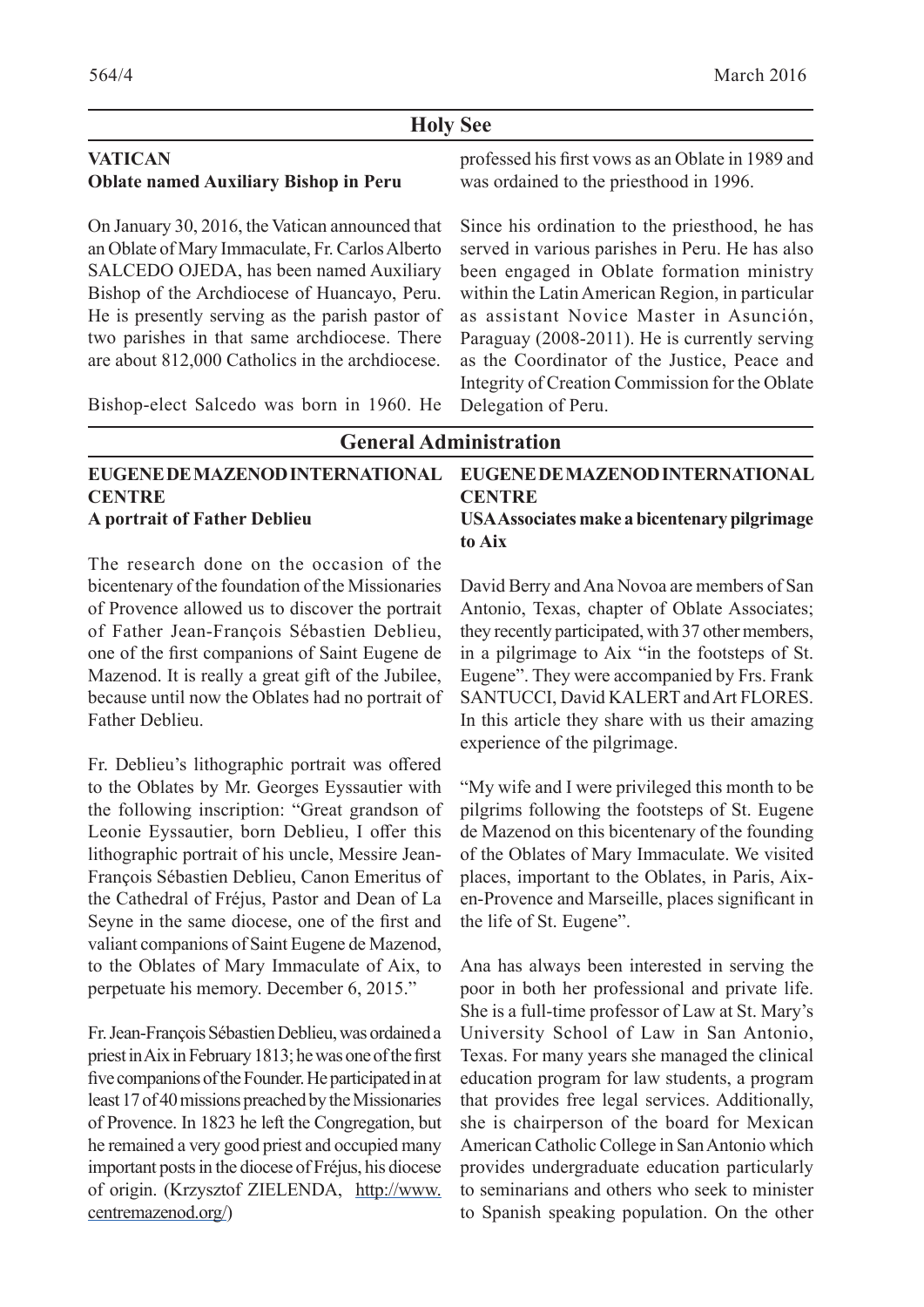hand, David worked many years for the State of Texas. Since retirement he has been attending the Oblate School of Theology, first, in the Master of Theology program (he received his MA in May 2013) and now he attends OST taking one class each semester for fun.

According to David, "the highpoint of the pilgrimage was our visit to the OMI foundation house in Aix. We were warmly received by the Oblates residing in the house and truly made to feel welcome and at home. We were blessed to be able to spend a few days residing in the house where St. Eugene founded the Congregation. The rooms are lovely, kept warm this winter, and the communal dining with the Oblates and comradery we developed with them was truly a blessing. We were honored and privileged to share in the life of the community, eating with the Oblates and participating in their prayer life at Vespers and Oraison in the evening".

Ana shares in David's sentiments, "I join in everything that David said about the pilgrimage, about our Oblate hosts, and the warmth we shared with our group. I add that in those few days St. Eugene has become a dear friend. My introduction to him began on arrival in Aix: our lives were very different and yet similar enough for me to seek him out and to feel comfortable with him".

Ana finds herself in St. Eugene who grew up in an aristocratic family, being a spoiled young man and later as priest chose to be the priest for the poor, she tells us, "my youth was not as privileged, but close enough, and clearly spoiled. As a priest St. Eugene dedicated his life to serving the poor, I have been committed to social justice and practiced the option for the poor my whole life; of course my work is not as intense, personal, or committed as his".

Ana was particularly struck by the stories about the Founder's life, how strong and determined St. Eugene was: "he was formidable, as well as large. And yet, when the Holy Spirit led him to a path he had not intended or planned (mission, founder, bishop . . .) he followed with characteristic strength and love for the poor and marginalized. I heard these stories a little bit, but felt them a lot. I was not surprised, and I had expected to make friends".

On the other hand, for David the apex of the experience, "was a directed meditation in the room where St. Eugene lived with the priests who were to establish the order with him. We felt his spirit and the zeal he felt for evangelizing the poor and those at the margins of society. The Charism of the OMI which is so carefully carried out by the many brothers who call themselves Oblates was palpable in the room. We were privileged to pray and feel that spirit while touching the relic of the saint's heart. Many in our group left the room weeping.

"On this pilgrimage we learned a lot about St. Eugene, and the history of the Oblates. We will always be connected to St. Eugene, to the upper rooms of the Foundation House, to Aix, from which the work and spirit of the Oblates flow. The Oblates of Mary Immaculate shared their home with us, and now it is in a way our home as well. We pray that this bicentenary year will yield great fruit for the Oblates and all they minister to". (http://www. centremazenod.org/)

| Europe                                            |                                                   |  |  |
|---------------------------------------------------|---------------------------------------------------|--|--|
| <b>FRANCE</b>                                     | "The Holy Spirit has sent me to bring the Good"   |  |  |
| Homily of the Archbishop of Aix, 24 January       | News to the Poor." This Sunday's gospel gives     |  |  |
| 2016                                              | us the road map of Christ's mission: to bring to  |  |  |
|                                                   | the poor the Good News of the love of God, His    |  |  |
| During the Mass for the Oblate Jubilee celebrated | Father. But this road map inspired a young priest |  |  |
| on 24 January 2016, in the Saint-Sauveur          | of our diocese of Aix, born on Cours Mirabeau,    |  |  |
| Cathedral in Aix, Archbishop Christophe Dufour    | to choose these words as the motto for the        |  |  |
| preached the following homily.                    | community of Missionaries of Provence which       |  |  |
|                                                   | he founded: "The poor have been evangelized."     |  |  |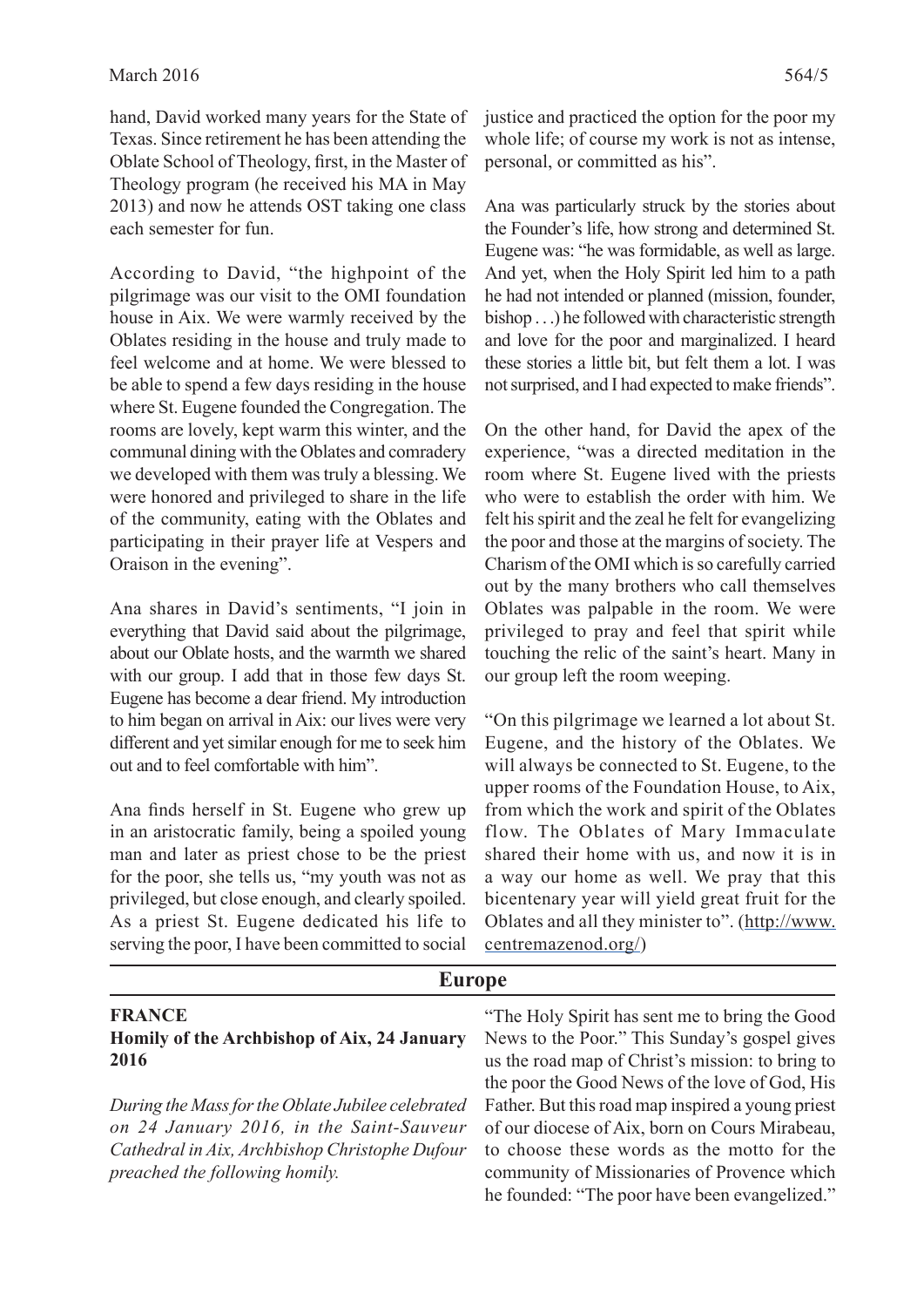The liturgical calendar by chance has done well in offering us this motto borrowed from Luke's gospel which we have proclaimed today with the entire Church. On this day when we are celebrating the 200 years since the founding of the community of the Missionaries of Provence, which would later become the Oblates of Mary Immaculate, I will speak to you about evangelization.

Together with Popes John Paul II, Benedict XVI and Francis, we speak today about a new evangelization. In the synagogue at Nazareth, Christ gave us the program: proclaim the Gospel to the poor, a Gospel of liberation of captives and the oppressed, a Gospel of light for the blind. Proclaim a year of favor offered by God Himself.

Evangelization, new evangelization: Saint Eugene de Mazenod is here as one of our teachers. I will ask him to comment on this double proclamation of the Good News to the poor and a year of favor granted by the Lord.

**Proclaim the Gospel to the poor.** How did Eugene, this son of the rich, who loved money and luxury – he had promised to marry a woman who had money! – how was he able to choose this fundamental orientation for his life: to go and bring the Gospel to the poor? He would tell us: "Because Christ himself called me." Christ called him, a bit like the apostle Paul, as he gazed upon the Cross one Good Friday in the church of the Madeleine, in 1808. It was because Saint Eugene, beneath his superior airs, his desire to be pleasing in the eyes of the world, has a sort of poverty, a wound. Because he himself was poor, he was able to accept the Gospel and live a real encounter with Christ. Because he was poor, Christ went to him. For Saint Eugene de Mazenod, this was a new evangelization. He was baptized, a traditional Catholic; he went to Mass, but he had not lived a real encounter with Christ. The Christian message had stayed on the surface; it had not penetrated his soul so as to convert him and change his life. And so, before the Cross, he recognized his own poverty and Christ took hold of him.

And Eugene de Mazenod allowed himself be led to the poor.

Then the jobless youth in front of the Palace of Justice, with whom he would found the Association of Christian Youth in April 1813.

He would also start a group for the chimney sweeps and a group for young soldiers… He had the charism of a founder – it's surely for that, that Christ called him! He was completely motivated by this passion for the Gospel, a passion that led him to deeply revitalize evangelization by going to the poorest of the poor. I quote him: "You who are poor, come! I want to make my voice heard to the farthest corners of the world so as to summon all of you. I am going to begin by teaching you who you are, your origin, your dignity, your rights. Poor ones of Jesus Christ, distressed, unhappy, suffering, infirm, sick, all of you whom misery overwhelms, you whom the world rejects, you my brothers, my dear brothers, my respectable brothers, listen to me. You are the children of God. You are the brothers of Jesus Christ. You are the heirs to his kingdom; you are the ones he has chosen and whom he prefers." (Sermon in the Church of the Madeleine in Aix, Ash Wednesday, March 1813)

There it is: the road map for the new evangelization. Pope Francis would sign on to it for he wants "a Church that is poor and for the poor."

Proclaim a year of favor offered by the Lord. A year of favors, of benefits, of mercy, of pardon, of reconciliation.

In "The Joy of the Gospel," Pope Francis has invited all the Catholics of the world to a missionary conversion so that they might become missionary-disciples. Not just disciples of Jesus, but missionary-disciples. For there cannot be disciples who are not at the same time missionaries. A disciple who is not a missionary is not a true disciple. In a text of Eugene de Mazenod, one thing caught my attention. It's the letter he wrote to the Chapter of vicars general to ask for permission to found a community with some priests of the diocese; he wrote that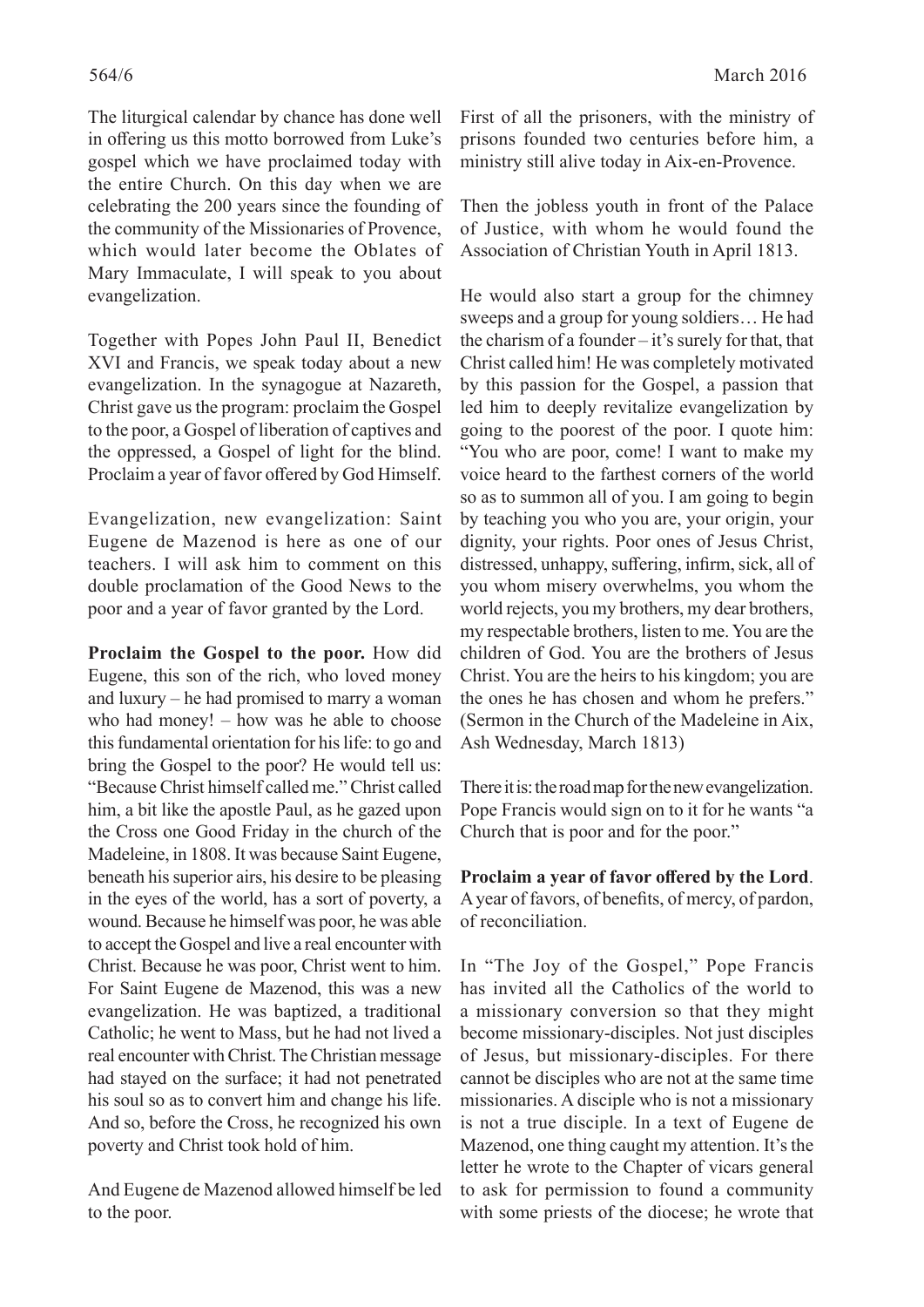in bringing the Gospel to the poor, Christ gave a proof that he was the Son of God. Pope Francis adds: in the same way that Jesus proved that he was sent by the Father by bringing the Gospel and the love of God to the poor, so too the disciple, as a missionary, will prove to Christ that he is an authentic disciple.

After "The Joy of the Gospel," Pope Francis announced a Holy Year of Mercy. A year of favor. He shares his conviction that the reception of divine mercy is a necessity, a prerequisite to any missionary renewal. Here too the missionary experience of Saint Eugene de Mazenod should be recalled.

First, the rule of his community makes a requirement for the missionaries: between each mission, they were to get together for a time of fraternal life, of prayer and sharing, of reconciliation and mutual forgiveness.

Then there's confession. The missionaries would bring with them four portable confessionals. Eugene relates in his journal of the mission at Grans: "No one was making the Easter duty… soon one would have to close the church, so little was it used... Everything changed that first week: from 3 in the morning, the penitents crowded around the confessionals… We stayed there for as long as 28 hours without stopping."

Finally there was the role of reconciliation. The Revolution had produced hatred in the villages. The mission was a sort of jubilee of mercy. Eugene preached reconciliation: "It is not possible to live together in the parish if we are not reconciled." It was proposed to those who hated one another to come forward under the cross, before the altar, and to talk, with the missionary as the sole witness.

There can be no successful mission without reconciliation. Pope Francis tells us that again. After calling us to be missionary-disciples, he calls upon us to reconcile with one another by accepting the gift that is above every gift, pardon, whose source is the divine mercy.

"It's time," says Pope Francis, after the manner of the prophets. It's time for two reasons. 1.) As

if he could foresee a catastrophe as he looked upon the violence that plagues the world, he states his Christian belief that only God's mercy can cure mankind of this illness. 2.) It's time "for the testimony given by believers to be stronger and more effective."

Through the intercession of Saint Eugene de Mazenod, let us ask for the grace to see ourselves as poor, to accept the divine mercy and to be its witnesses, so that the Good News might be proclaimed to the poor. Amen.

# **UKRAINE Serving the poor for our anniversary**

The evening of January 25 was a day of great rejoicing in the Ukrainian Delegation. The day before, January 24, all the Oblate parishes across the country participated in liturgies to pray for the good of the Congregation. On the evening of January 25, all of the Oblates working in Ukraine and Russia travelled to the main house of the Delegation – Obukhiv, near Kyiv – where they participated in the Holy Liturgy, along with his Excellency Bishop Radoslaw ZMITROWICZ.

January 26 was lived in accordance with the wishes of the Superior General, Fr. Louis LOUGEN. During the morning, there was a conference as well as adoration before Jesus in the Blessed Sacrament for the good of the Congregation. After this, Fr. Pavlo VYSHKOVSKYI was installed for his second mandate as superior of the Delegation and the new administration of the Ukrainian delegation as well.

After lunch the Oblates divided themselves into four groups and went to serve more than 300 poor in various areas and ministries around Kyiv. One group of Oblates went to help the Missionaries of Charity; the other three groups went to distribute food and the Word of God to the destitute in various locations around the city.

As a sign of conversion, the administration of the Delegation is planning to dedicate the center at the parish in the town of Hnivan as a spiritual center where persons suffering as a result of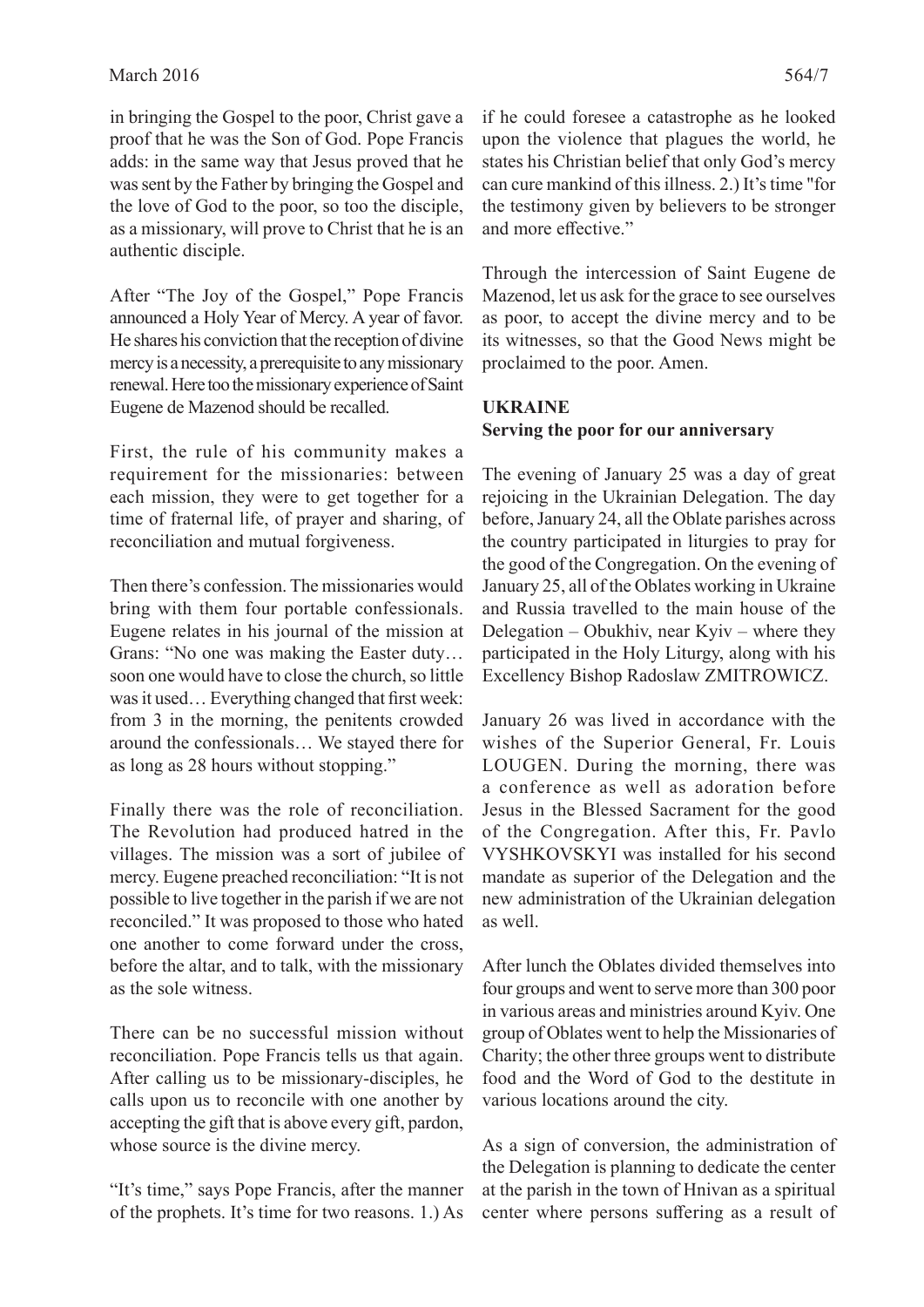the war in Ukraine or other such problems could come and find a home where they might rediscover their human dignity and where God's love will be apparent. This would include, for example, people who have no homes or jobs, could come and find a home in which they could rediscover their human dignity and God's love would be apparent.

#### **Africa-Madagascar**

#### **WESTERN SAHARA Specialists in a most difficult mission**

*Fr. Alberto GNEMMI, the Provincial of the Mediterranean Province, together with the Vicar Provincial, Fr. Ismael GARCIA, celebrated Christmas by visiting the two Oblates who are the Catholic presence in the Sahara, the Apostolic Prefect, Fr. Mario LEÓN DORADO, and Fr. Valère EKO. Fr. Mario is originally from Spain; Fr. Valère, from the Democratic Republic of Congo. The following are excerpts of a conversation Fr. Alberto had with the two missionaries.*

*(There are) positive aspects, but for a mission that in some way should be ready for evangelization, the challenges seem difficult, impossible in in the political-religious context of the Sahara. Father Mario gives me his explanation in the light of the faith:*

"Certainly, proselytism such as the conversion of a Muslim is forbidden (the crimes of apostasy and leading a Muslim to apostasy are punished with imprisonment). Having said that, I believe I am fully a missionary and an Oblate. We do evangelize, showing Christ and his gospel in this land, as Pope Francis tells us: 'Always proclaim Jesus Christ, and if necessary, even with words.' The image of Blessed Charles de Foucault inspires me: we are in the time of sowing; the time of harvesting belongs to the Lord. He knows what He is doing! We are only laborers. He will decide when it will be the right time for the harvest. For now, our work is to show the face of Christ, to make Him present, to sow the seed. In reality, the anti-proselytism climate is not much different from some clearly anti-church obstacles in the West. But it is also true that there are some laws that forbid Christian proselytism."

*I ask Fr. Valère a more specific question: "What are the greatest difficulties or dangers for a missionary who is working in a context*  *without Christians and without the possibility of freely evangelizing?"*

"For missionaries working in this context where you cannot evangelize outside of the church, the dangers and risks are many: the relativization of everything; the loss of that sensitivity of the soul that makes you feel like a Christian, a priest, an Oblate. Other risks: being expelled by the police if you speak about politics, about human rights, if you try to do proselytism. With the growth of fundamentalism and religious extremism, you never know when or where they are going to strike. For us, it's a question of knowing how to live the missionary dream without losing the passion for Jesus Christ and the zeal for the salvation of souls. Sometimes we find ourselves in a dilemma: there is nothing to do and / or there are many things that can be done."

*Father Mario, as Prefect, has the possibility of meeting the bishops of North Africa and so to know the reality of the Church in this part of the world. "Father Mario, how do you see the future of Christianity in the Islamic world? What is the place of interreligious dialogue? Isn't there the risk that it be a dialogue among the deaf?*

"It seems that here, Christianity will always be in the minority. Islamic fundamentalism is growing almost everywhere. Islam and the Muslims are living in crisis. It appears that this crisis is global, so everyone is experiencing the consequences. But not only here in an Islamic country, but also in Europe. Just look at what happened in France last November where they are living in a state of shock. I believe that here, we are privileged witnesses. In Morocco, the Christians are all foreigners and it will continue to be that way into the near future. Furthermore, society makes you feel like a stranger. However, everything could change in the future. In Tunisia and Algeria, local Christian communities are beginning to grow slowly. In other countries, that is unthinkable,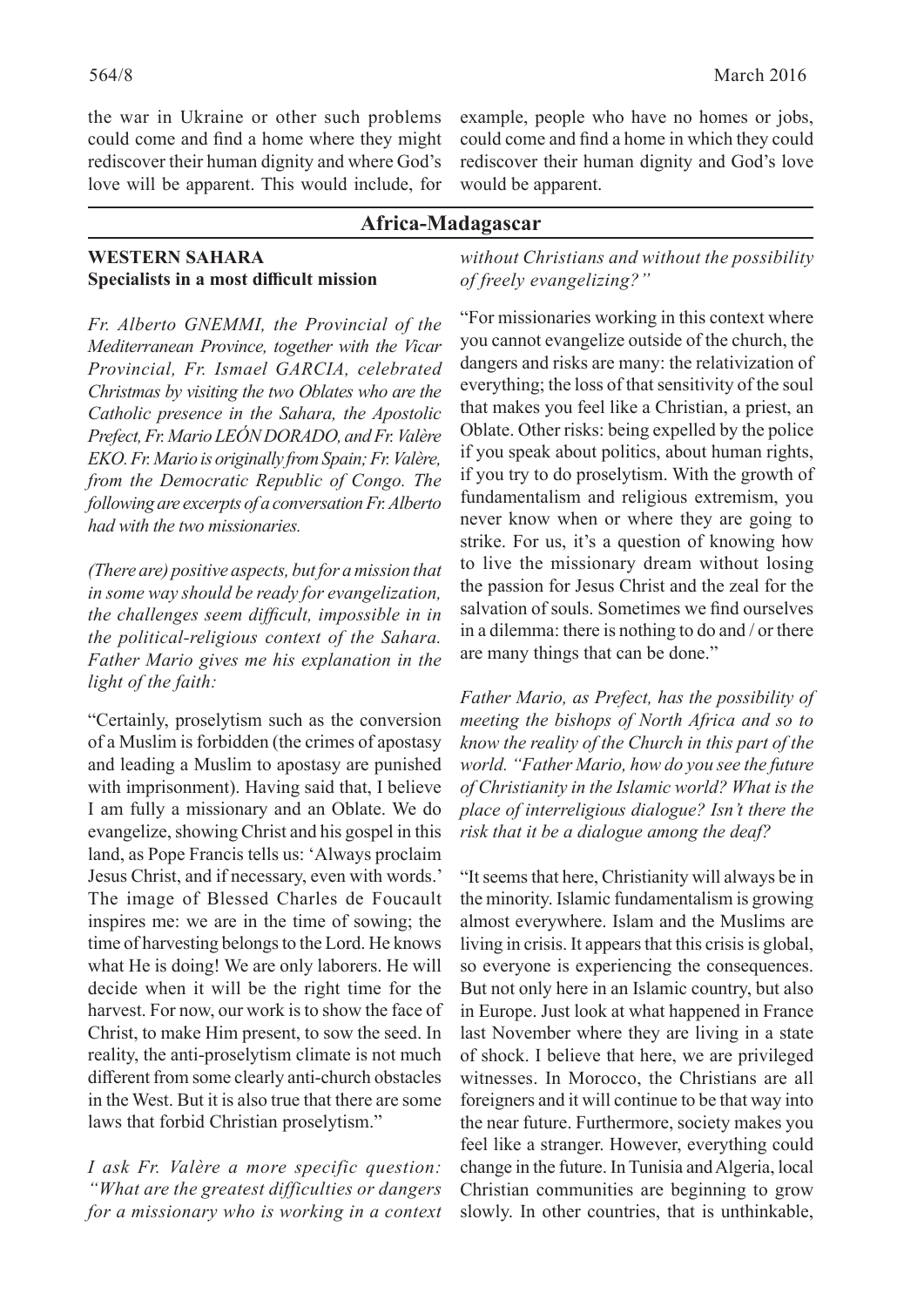for example, Libya and Mauritania. In Morocco, there is an in-between situation. Part of Moroccan society would accept religious freedom with all its consequences, even though the majority of the population, traditionalist and conservative or fundamentalist, would not understand this and would rebel.

"Concerning interreligious dialogue, being here, we cannot avoid it. One dialogues not only with works but also with one's life! Unfortunately, it is often a dialogue among the deaf. Most of the time, it's like being in front of a wall: here, as in Madrid and in Rome…, wherever there are Muslims. This is true not only for the Muslims but also for the other side. In my experience, I have met few persons who have completely respected me for what I am, a Christian. That happens when some has the human and religious maturity that makes them able to accept the other as an equal, even if the faith is different, or because they love you, accepting you as you are, but only after a long process. In any case, the important thing is to be present while the Muslim world follows its path. We cannot fail to accompany them in their process, in their life, in such a crucial time."

# **SENEGAL Pilgrimage with Founder's relic**

Vatican Radio reported that for the celebration of the 200<sup>th</sup> anniversary of the founding of the Oblates, a relic of the heart of St. Eugene de Mazenod has been offered to the faithful of Senegal and Guinea Bissau for veneration. The relic began its journey on January 16 from the Cathedral of Dakar. On January 23-24, it was at the National Shrine of Our Lady of Liberation at Popenguine where the Missionary Oblates had their jubilee celebration. Cardinal Theodore Adrien Sarr presided at a solemn Mass on the 24<sup>th</sup>. Of special interest is that Cardinal Sarr can find the Oblate Founder in his own episcopal lineage: the Cardinal is ninth in a line of succession from St. Eugene. The Oblates have been present in Senegal for 40 years.

The veneration of the relic of the heart of St. Eugene de Mazenod is meaningful because the The *Oblate Historical Dictionary, Volume I*, states under the rubric *Heart of the Founder*: "In conformity with a custom which was formerly commonly accepted, the Founder wanted to leave as an inheritance to his Oblates his heart, the symbol of his affection. In his will drawn up August 1, 1854, he declared: 'I would have been really happy if after my death my heart were placed in the sanctuary of Notre-Dame de la Garde at the feet of our good Mother whose temple I have had the happiness of rebuilding..." (Oblate Writings I, vol. 15, no. 191, p. 251) On January 20, 1861, in a codicil attached to his will, he specified: "It is my wish that my heart, divided in two, should be deposed, one half in the sanctuary of Notre-Dame at the feet of my Good Mother, and the other be deposed in the midst of my sons at Montolivet."

Over the course of the years, the holy relic of the Founder has had various homes and has been further divided several times.

# **SOUTH AFRICA, NORTHERN PROVINCE Oblates honoured by school they founded**

Learners in South Africa today are reaping the fruits of the decision of a French priest to help revive the Church after the devastation caused by the French Revolution. Fr Eugene de Mazenod, a priest from Aix-en-Provence, established the Missionary Oblates of Mary Immaculate in 1816. Although the original and primary focus of the Oblates has always been on missionary work among the poor, they have also been instrumental in the establishment of many schools.

One of these is St. Benedict's in Bedfordview, Johannesburg, which shares a common history with other great Oblate schools in Canada, North America, the Philippines and Australia. The presence of the Oblates is still strongly felt at St. Benedict's, said headmaster Andre Oosthuysen.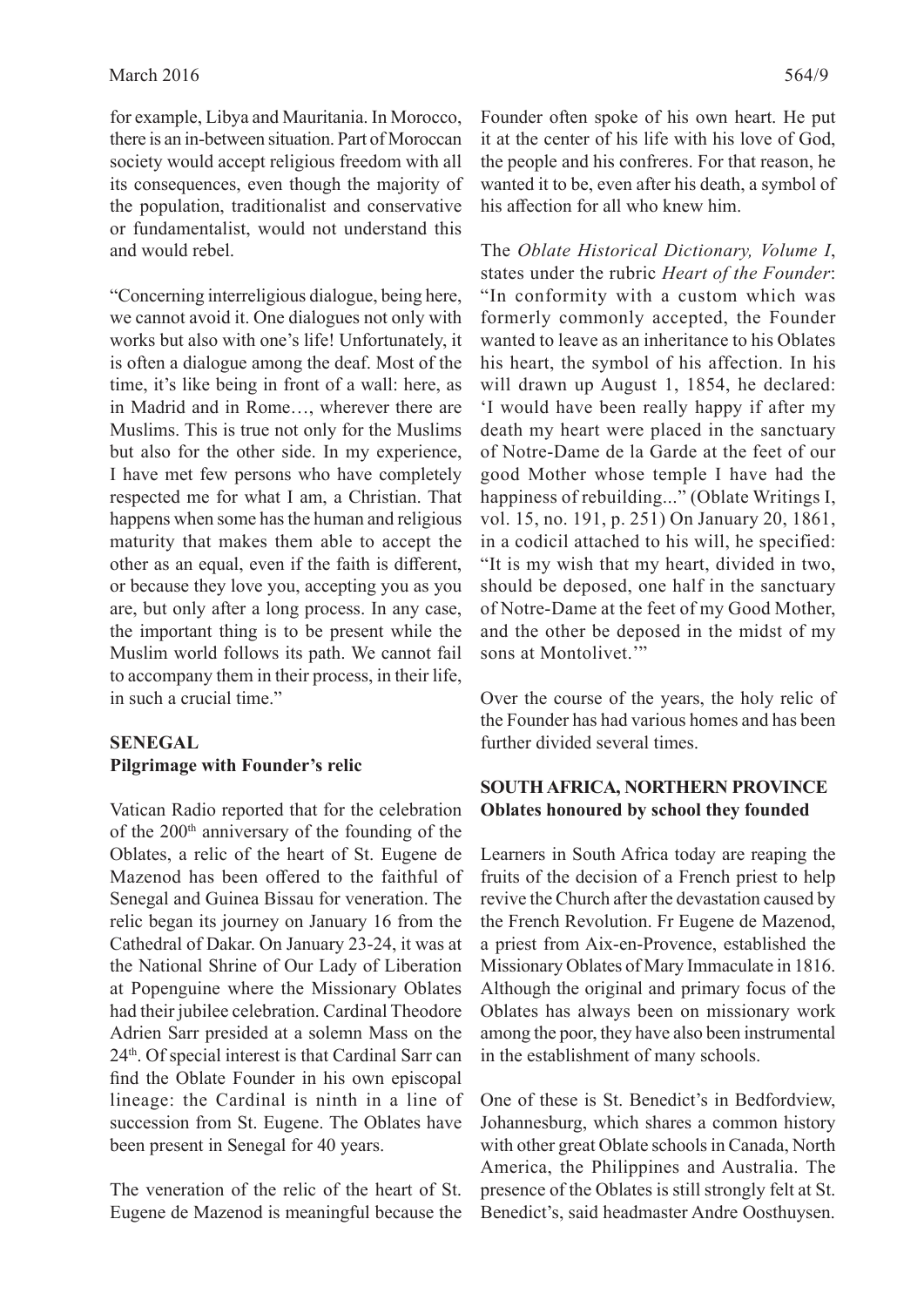"We congratulate the Oblates of Mary Immaculate on the celebration of their bicentennial and thank God for the many gifts and blessings that have been bestowed upon the world through their tireless work and selfless sacrifices," said Mr Oosthuysen. "We thank them for our school. May Jesus Christ and Mary Immaculate continue to fan the flame of their life and mission."

Oblate priests who have played a special role at St Benedict's include Fr Philip ERASME, who was instrumental in establishing St Benedict's in 1957,

and Frs. Hugh DALTON, Jimmy TOWELL, Robert DA SYLVA and Patrick HARTIN.

The first headmaster of St Benedict's Preparatory School, the late Fr Jack O'BRIEN, was also an Oblate. "So many Oblate priests and Brothers have played instrumental roles in the history of our school," Mr Oosthuysen said. "Without the vision and charism of the Oblates of Mary Immaculate, our school would not exist. They are an integral part of who we are." (*The Southern Cross*, www.scross.co.za)

#### **Asia-Oceania**

#### **INDONESIA Celebrating the bicentenary in Central Java**

The District of Purwokerto, Central Java, celebrated 200 years of the foundation of the Congregation with a Mass and a community gathering afterwards.

Firstly, all the Oblates of the District gathered in Cilacap Parish: Frs. Antonius RAJABANA, Yohanes DAMIANUS, Reynold SOMBOLAYUK, Fr. Niko Ola PAUKUMA), Frs. Charlie BURROWS, Vincent WATUN and Peter STOLL, as well as scholastic Petrus SIDABALOK. The Eucharist which was celebrated in a chapel about 5 km from the parish of Cilacap.

The Mass was packed with nearly 700 people. There was extra seats and canopies/tents to accommodate the extra crowd. The Vicar General and also the Dean of the diocese were present with several other diocesan and Missionaries of the Sacred Heart priests. The provincial, Fr. Rajabana, was the principal concelebrant.

In his homily, the provincial spoke of the Founder's experience that is now the basis of Oblate spirituality as well as St Paul's experience, namely conversion and sacrifice. After the Eucharist, the Celebration Committee had prepared a few little ceremonies to mark the occasion: the traditional cutting of the cake as well as the cutting of the "tumpeng" - the cone shaped rice surrounded by assorted Indonesian dishes. Photos were taken and seven balloons were released into the night sky, representing

the seven Oblates working in the District. Each balloon had a prayer attached to it. Afterwards, we all had a simple meal together. One of the endearing factors to this celebration was that there was a good number of young people involved. (Fr. Peter Subagyo Stoll)

#### **JAFFNA, SRI LANKA Helping the widows**

HAVONOS is an organization in Holland that is designed to help those affected by the war in Northern Sri Lanka; they work in partnership with the Oblates of the Jaffna Province. The Oblates organize mini-programs, on behalf of HAVANOS, to grant support for war-affected widows.

On December 11, 2015, thirty-one widows from around Mankulam were granted first installments to start poultry or dairy farms. Additional help will be made available in order to establish a regular livelihood for these widows who are the only breadwinners in their families. Similar miniprograms are scheduled for the widows around Mullikulam, Kilinochchi, and Yakkachi.

It is to be noted that there are an estimated 90,000 war-widows and 160,000 amputees as a result of the 30 year civil war in Sri Lanka. These widows fall under either or both of these categories: some have lost their husbands while others' husbands have lost their limbs. Compounding these problems, some of these widows themselves are amputees and are displaced persons, living on temporary land. (http://www.omijaffna.com/)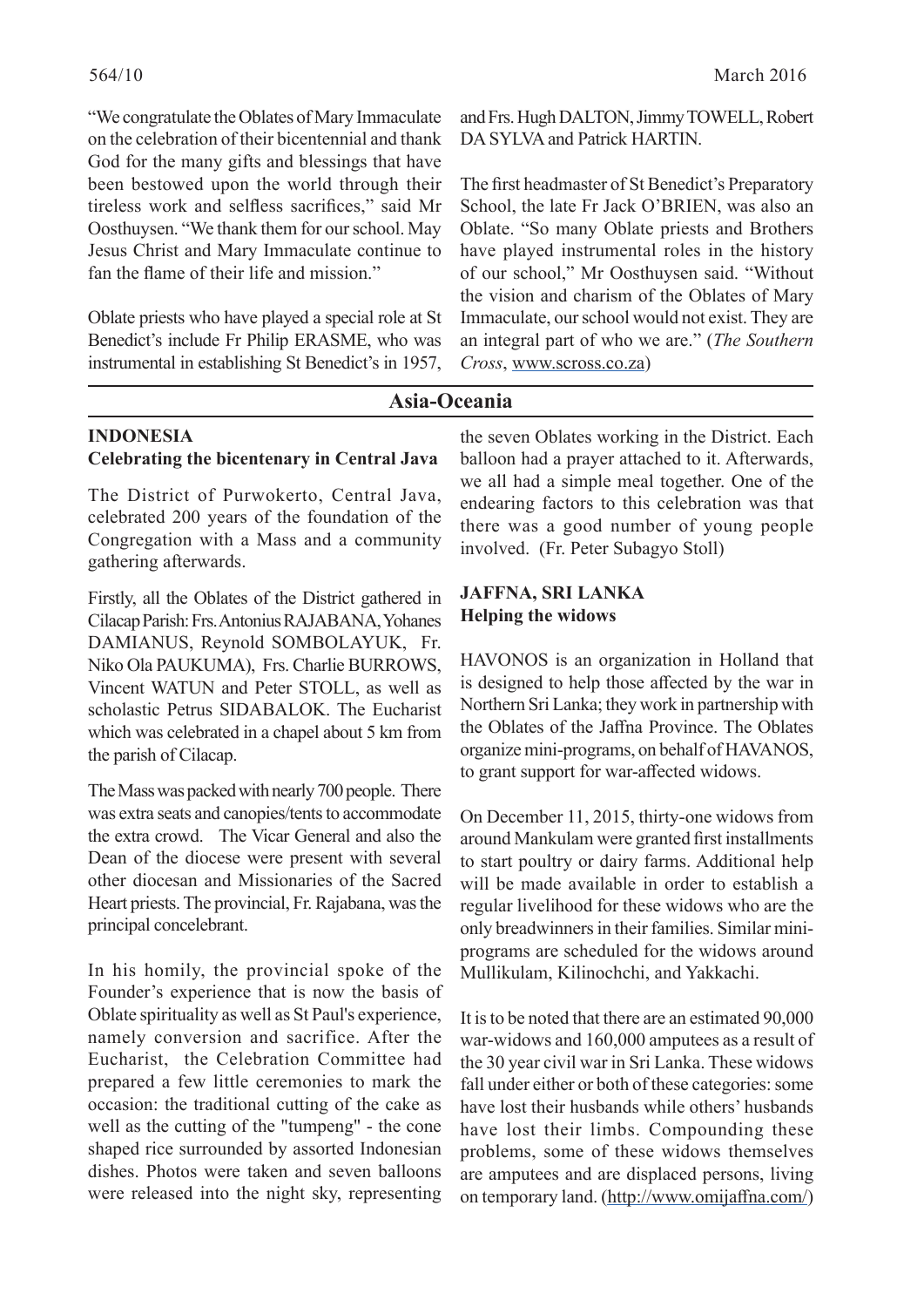# **COLOMBO, SRI LANKA** *Samvaada* **Oblate journal going electronic**

*Samvaada* is a Sri Lankan Catholic journal on interreligious dialogue started in 2012 in honour of late prophet-martyr Fr. Michael RODRIGO of treasured memory. So far it has had three issues. It is an Oblate venture whose editor-in-chief is Fr. Claude PERERA. Other Oblates on the editorial board are Fr. Chrysantha THILAKARATNE and Eric WASALATHANTHRI.

Beginning with the latest issue of 2014-2015, the journal is published only electronically. It can be accessed only as an e-journal in the Colombo Province website: http://www.omicolombo.com.

In the future, back issues will also be made available. The access is free. The editors say that their biggest challenge is to find articles for publication, and thus, appeal to Oblate and non-Oblate writers from all over the world to contribute by way of articles related to theology of religions and its praxis in various parts of the world. The main articles of the current issue are: *A Difficult Vocation: Fr. Michael Rodrigo at the Foot of the Cross; Political Participation of Women in Early India; Relationship between Early India and the Old Testament; Thou Shalt not Worship Globalization.* For any related correspondence

please contact Fr. Claude Perera via email: ereraclaude@gmail.com.

# **COLOMBO, SRI LANKA Interreligious dialogue through** *"Elle"*

*Elle* is a popular team sport in Sri Lanka. To an outsider's eye, it might look somewhat similar to American baseball. Our Lady of Holy Rosary Church, Kuchchaveli, organized a friendly *Elle* tournament on January 15, which is the Thaipongal Day – the Tamil festival of thanksgiving.

The invitees were Catholic, Hindu and Buddhist girls' teams from nine different towns. Among the guests who witnessed the occasion were Fr. Balasingam JEYABALAN, the parish priest of Nilaweli, and Fr. Jesu RAMESH, the parish priest of Kuchchaveli.

This event publicly demonstrated the harmonious co-existence and the dialogue among the multireligious and multi-ethnic people in and around the parish. Meanwhile Fr. Ramesh has also taken a lot initiative to raise the educational level of the children of the area with his linguistic talents. He also travels long distances daily, which he does happily, in order to gather children and people together for religious and educational activities in his parish. (Fr. S. RANDIL Fernando)

# **Canada-United States**

#### **NOTRE-DAME-DU-CAP, CANADA A statement of the Archbishop of Ottawa**

*Here are some excerpts from the message which the Archbishop of Ottawa, Msgr. Terrence Prendergast, SJ, addressed to the Oblates last January 25 on the occasion of the Bicentenary.*

"Your missionary heart, rooted in service 'to preach Christ crucified', not in grandeur of word, but in the sharing of the Spirit, has been an immense blessing to many around the world and in particular, here in Canada.

"In Ottawa, we have a special relationship with the Oblates since Bishop Joseph-Bruno GUIGUES, founding bishop of the diocese of Bytown, was an Oblate. The roots of our archdiocese are closely linked to the Oblates of Mary Immaculate and the founding of Bytown College, later the University of Ottawa and Saint Paul University, celebrating 160 years this year including the 125 years of the faculty of theology.

"In addition, there are six parishes with various languages and heritages -- English, French, German, Italian and Polish – now being served by the Oblates of the Polish Assumption province and the provinces of Lacombe and Notre-Damedu-Cap (... ).

"May Our Lady continue to intercede for her sons and may God bless your ministry and your community…" (INFO OMI, 1 February 2016)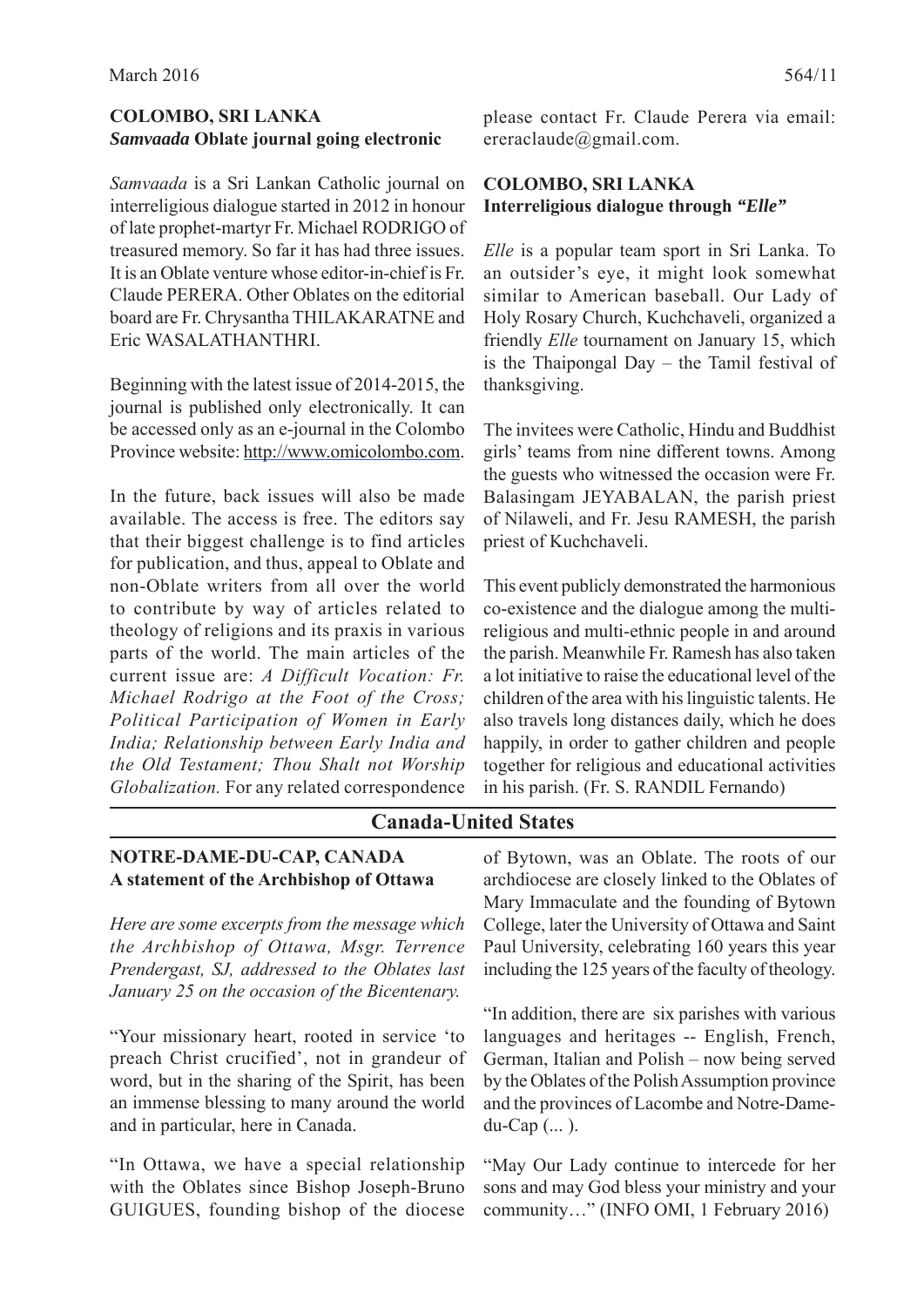## **NOTRE-DAME-DU-CAP President of Bishops' Conference on Oblate Bicentennial**

*On the occasion of the 200<sup>th</sup> anniversary of the founding of the Oblates, Bishop Douglas CROSBY, President of the Canadian Conference of Catholic Bishops and also an Oblate, wrote a letter of congratulations to Fr. Luc TARDIF, provincial of the Province of Notre-Dame-du-Cap:*

#### Dear Father Tardif,

On the occasion of the  $200<sup>th</sup>$  anniversary of the foundation of the Missionary Oblates of Mary Immaculate, the Canadian Conference of Catholic Bishops joins the universal Church in offering joyful thanksgiving to God. When Father Eugene de Mazenod and Father Henri Paul Tempier shared their vows as Oblates of Provence on Holy Thursday, April 11, 1816, they had no idea where the Spirit of God was leading them and their young community. Two hundred years later, about 4000 Oblates serve in 69 countries worldwide! Despite a reduction over the past several years from even higher numbers, the community is still a strong missionary presence in the Catholic Church.

Arriving in Canada in 1841, at the request of Bishop Ignace Bourget of Montreal, the Oblates began an important era of evangelization for the country, most especially during the "opening" of the West. The Oblates worked closely with Indigenous Peoples, learning their many languages, and preparing dictionaries and grammars, assuring that some of these languages

would survive the arrival of European settlers and continue into our time. As missionaries, Oblates priests and brothers were not afraid to travel to the more remote communities in the northern parts of the country, often giving their lives for the people entrusted to their care. Names of Oblate missionaries are given to cities, towns, parks and streets across the country.

Many religious institutions established by Oblate missionaries over the years endure, among them the University of Ottawa and Saint Paul University; the Shrine of Our Lady of the Cape in Cap-de-la-Madeleine, Quebec; Queen of Apostles Renewal Centre in Mississauga, Ontario; and many parish churches in Canada, including several cathedrals! Even the skidoo was conceived by an Oblate!

Similar to the situation of other religious communities, the Oblates face many challenges in this new millennium. Undaunted, they look to the future, undertaking new initiatives, always desiring to serve the Church with creative energy, pastoral enthusiasm, and missionary daring!

Praise God for the 200<sup>th</sup> anniversary of this great missionary community in the Church! As we conclude this special Year for Consecrated Life, may the Oblates know of the admiration and gratitude of the entire Church in Canada, and accept her prayers for continued rich blessings into the future.

*Ad multos et faustissimos annos!*

+Douglas Crosby, OMI

# **Latin America**

# **BRAZIL Still among the poorest of the poor…**

*Father Roberto VALICOURT, a missionary in Brazil's Northeast for more than 50 years, tells us about the life of the indigenous peoples, known as "Indians"…*

I need to remind you that when the Portuguese invaded (not discovered) the land of the Holy Cross, which they called "Brazil," this land was inhabited by about five million human beings whom they called "Indians" because they thought they hand landed in the Indies!!! Turned into slaves, massacred, died of diseases brought from Europe that they did not know how to cure. In the 50's, there were only about 150,000 of them left. Today, it is estimated that there are about a million of them in a population of 200 million Brazilians: a very small minority and treated as such.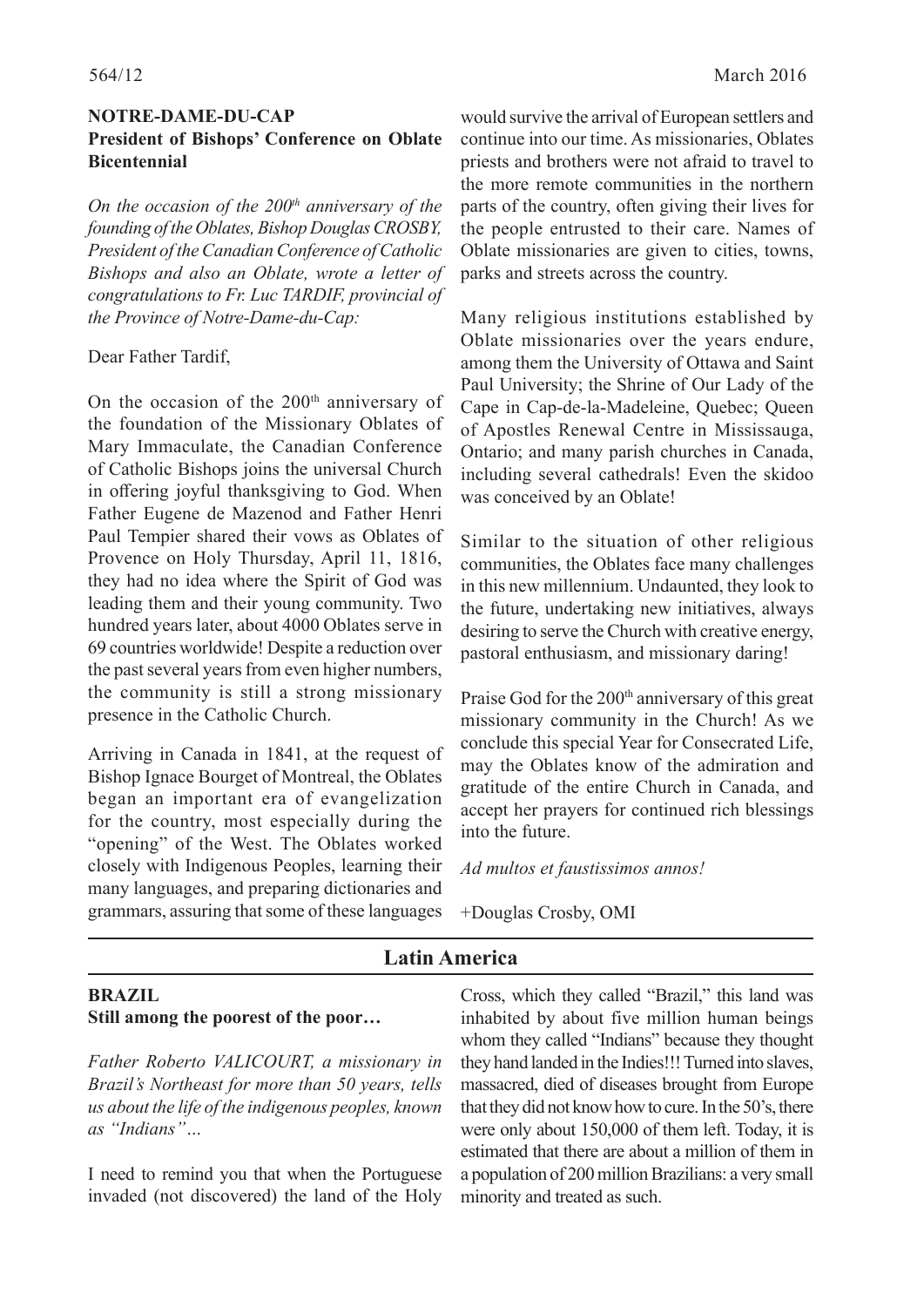The Indians live in tribes or communities in the forest or on the banks of streams and rivers, living by hunting, fishing and farming. But other than about a hundred groups who live isolated, refusing all contact with other Indians and the non-Indians whom they call "the Whites," they are greatly influenced by city civilization through TV and cell phones. It is the city which is invading the "*aldeias*" (Indian villages)!

Many Indian families have abandoned their *aldeia* to come live in the city, in Manaus, in its suburbs or in the nearby rural zone. Why?

A member of the family becomes gravely ill. The presence of a doctor is difficult. There is no medicine and the healers don't know how to treat the illness of the "Whites" (tuberculosis, cancer, hepatitis B, C, D). They have to go to the nearest town. But in these little towns, the hospitals are ill equipped. They have to come to Manaus. But an Indian will not be separated from family. They await a lasting solution, sometimes death. So they stay.

A young person wants to study. In the *aldeia*, the school offers barely a primary education. They go to the nearby little town. But for the university? Manaus! And the family comes along too and settles there.

The "Whites" invade the forest: looking for oil, for minerals of every kind, for wood; the forest is cut down for raising cattle, soybeans, corn for ethanol. The government has huge projects for opening highways and building hydroelectric dams. The river water is polluted and the fish are disappearing; game birds flee the noise of the machines. Climate change is producing floods and droughts never before seen. They have to leave.

(…) In Manaus, there is no city policy for the poorest of the poor. They are rejected, the "discarded"! Those who arrived twenty or thirty years ago have built their shacks on the banks of a little stream that has become a sewer with the growth of the city. Some young people have managed to study and have become lawyers, nurses, managers, professors.

But they are a very small minority. The great majority who have not had this opportunity remain without work, or with little jobs that give no social advantage. The women make necklaces, bracelets, ear-rings, using fibers of the *tucum* $\tilde{a}$ (a species of palm tree), and seeds which they look for in the nearby forest or which they have to buy. But where can they sell their products?

Many are victims of discrimination: "Father, aren't you afraid when you go among the Indians?"

That's why many of them deny their roots: "My father is Kokama, my mother is Apurinã, but me…I am not Indian."

When I arrived in Manus in 2010, the auxiliary bishop encouraged me to work in indigenous ministry. But doing what? I had to plunge into this reality, totally unknown to me: a completely different culture from my own. One does what one can; love does the rest. The point of departure is visiting, getting to know, living with. We work in a team, with three lay Indians. We help them to organize and to form small associations. We need to save and enrich the culture. We have succeeded in getting elected a member of the Municipal Council for Culture. An indigenous woman is on the Municipal Council for Health. Another is a member of the National Council for Women. We are trying to get their knowledge of medicinal plants recognized, with the help of a professor of medicine at the Federal University of the Amazon. A missionary from Canada, specialist in indigenous languages, comes each year to bolster the knowledge of the indigenous professors.

The way the land is being occupied is favorable to the sects or Pentecostal churches and 80% or more are evangelical. We work with them with no problem, but Catholic communities are practically non-existent. Some families request baptism for their children and I celebrate Mass in some communities. But for now, that does not go very far. The different ethnic groups find it difficult to live together. We try to get them to meet and work together. It's a real challenge. It would be important to have a cooperative of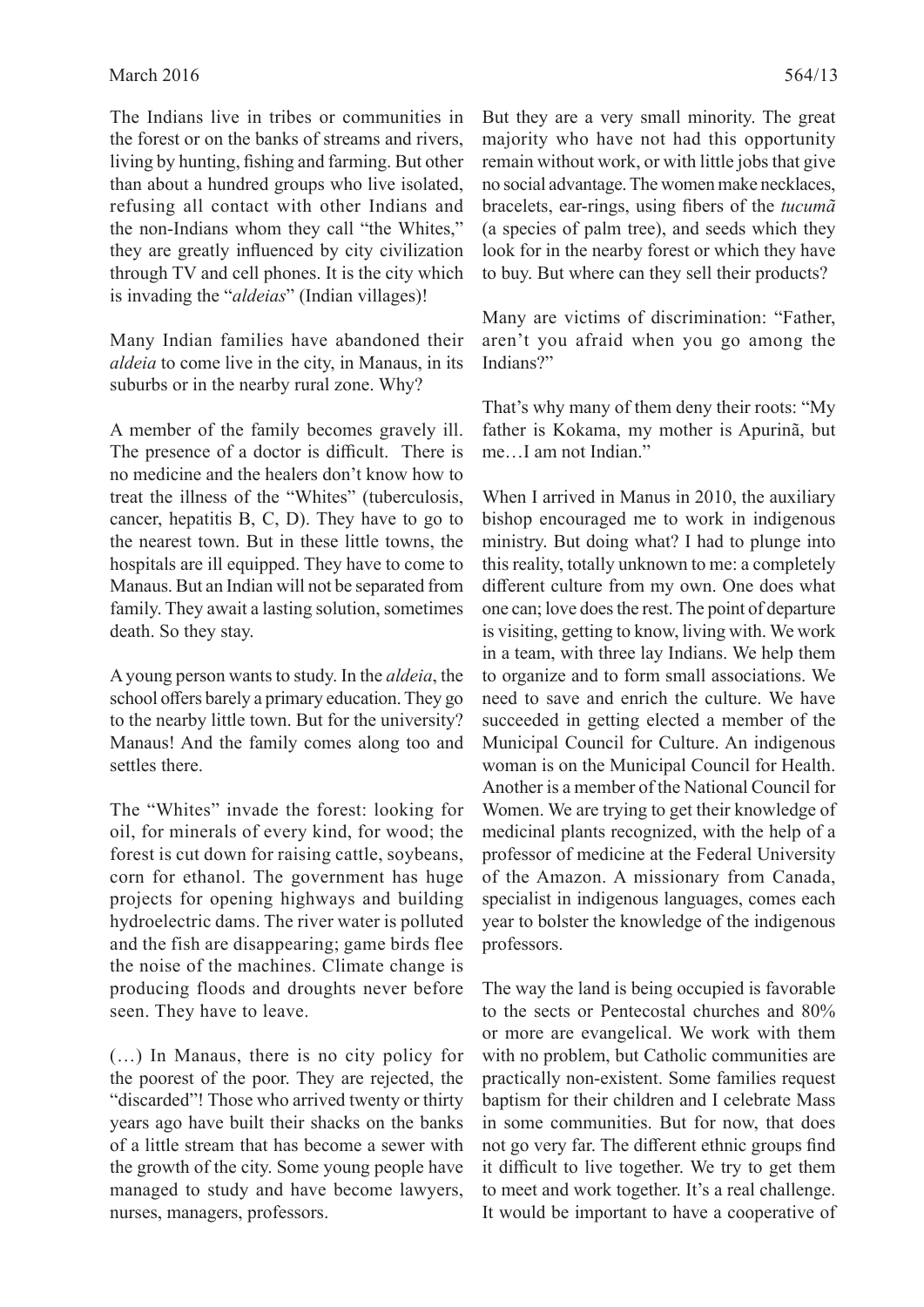Indian artisans. For now, that has not worked. The youth are abandoning their culture and many either use or sell drugs. The men especially are given over to alcohol. One needs much patience and a well-rooted faith…

In spite of the difficulties and the many challenges, I am happy among the Indians of the city. We telephone each other. We work together. The missionary needs to penetrate the culture of the people he is serving. At Bobigny (a suburb of Paris), I had adopted the worker culture. In the

Transamazon, I have learned to live with the "*posseiros*" (squatters). In Manaus, I am trying to graft onto myself the indigenous culture, so different from the others. In talking to a representative of the mayor's office in Manaus, I was surprised to hear myself say: "We want a place where we can sell our craft products," as if I too were Indian!

"The glory of God is man alive," said Saint Irenaeus of Lyon. The glory of God is the living Indian! (http://www.oblatfrance.com/)

|                               | 65 Years of religious life |                                |               |  |  |
|-------------------------------|----------------------------|--------------------------------|---------------|--|--|
| 25.04.1951                    | 08992                      | Fr. Othmar Grüber              | Paraguay      |  |  |
| <b>65 Years of priesthood</b> |                            |                                |               |  |  |
| 29.04.1951                    | 10819                      | Fr. John Chai                  | China         |  |  |
| 60 Years of priesthood        |                            |                                |               |  |  |
| 15.04.1956                    | 08748                      | Fr. Joseph Kane                | Lacombe       |  |  |
| <b>50 Years of priesthood</b> |                            |                                |               |  |  |
| 02.04.1966                    | 11270                      | Fr. Luc Athimon                | France        |  |  |
| 02.04.1966                    | 10996                      | Fr. Alain Playoust             | France        |  |  |
| 02.04.1966                    | 10968                      | Fr. Giovanni Santopietro       | Mediterranean |  |  |
| 02.04.1966                    | 10967                      | Fr. Giancarlo Todesco          | Senegal       |  |  |
| 14.04.1966                    | 11219                      | Fr. Ruben Gomez                | Philippines   |  |  |
| 14.04.1966                    | 10644                      | Fr. Romeo Villanueva           | Philippines   |  |  |
| 26.04.1966                    | 10716                      | Fr. William Maher              | Japan         |  |  |
| 25 Years of priesthood        |                            |                                |               |  |  |
| 20.04.1991                    | 12924                      | Fr. Jacob Ramosa Salooe        | Lesotho       |  |  |
| 27.04.1991                    | 12923                      | Bishop Joseph Mopeli Sephamola | Lesotho       |  |  |
|                               |                            |                                |               |  |  |

# **Anniversaries - April 2016**